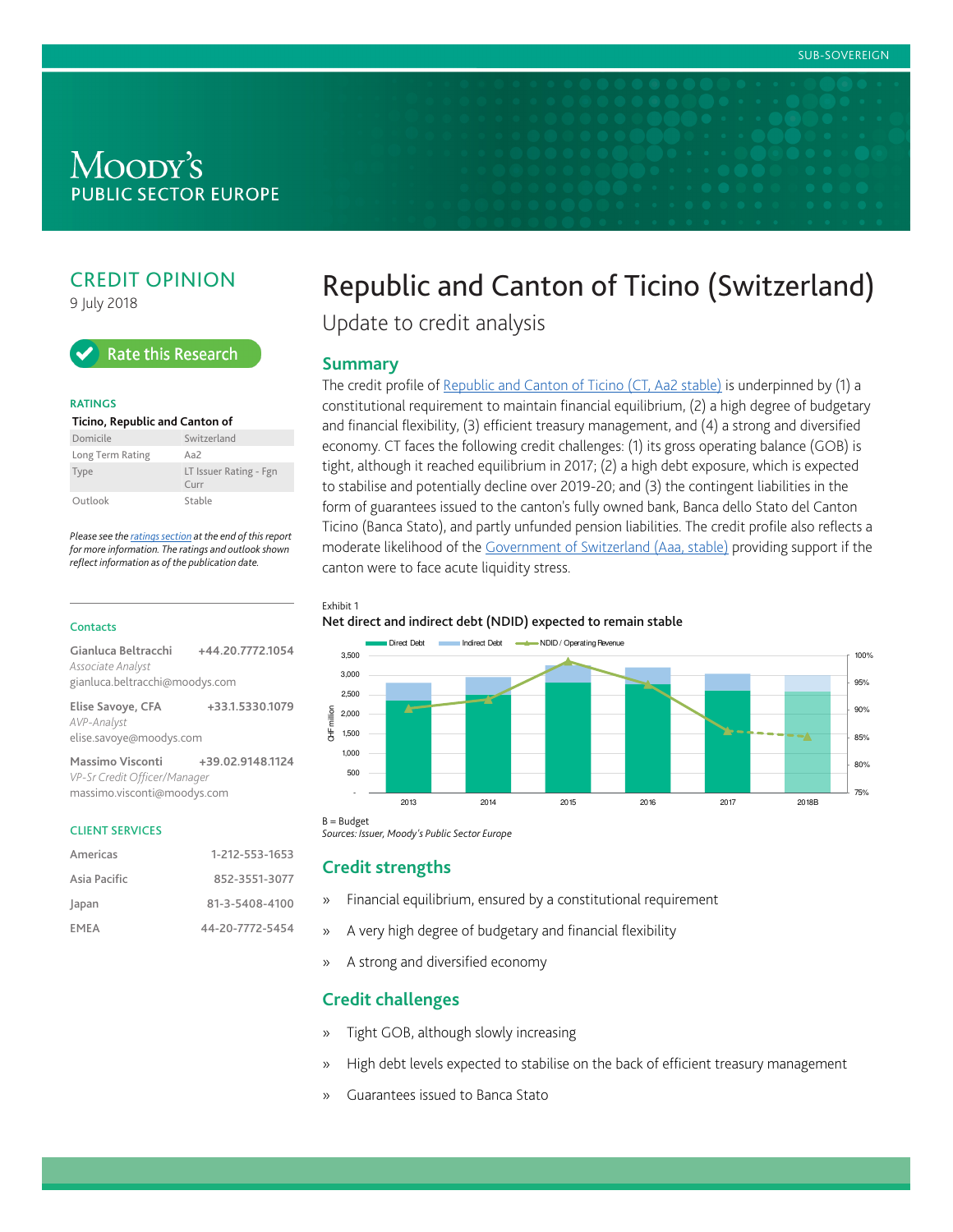#### **Rating outlook**

The stable rating outlook reflects our expectation that Republic and Canton of Ticino will maintain financial equilibrium and absorb accumulated deficit. The canton's prudent and flexible budgetary management further supports the stable outlook.

#### **Factors that could lead to an upgrade**

- » A positive GOB, amounting to and stabilising at a double-digit percentage of operating revenue
- » A structural deleveraging

#### **Factors that could lead to a downgrade**

- » A materially higher-than-expected increase in the CT's net direct and indirect debt (NDID) ratio
- » Significant financial pressure arising from contingent liabilities triggered by the cantonal bank or cantonal pension fund

#### **Key indicators**

Exhibit 2 Republic and Canton of Ticino Year ending 31 December

|                                                               | 2013    | 2014   | 2015   | 2016     | 2017   | 2018B  |
|---------------------------------------------------------------|---------|--------|--------|----------|--------|--------|
| Net direct and indirect debt as % of operating revenue        | 92.4    | 93.7   | 100.6  | 96.4     | 87.9   | 86.8   |
| Accrual financing surplus (requirement) as % of total revenue | $-11.6$ | $-7.9$ | $-5.9$ | $-3.5$   | $-1.4$ | $-3.2$ |
| Gross operating balance as % of operating revenue             | $-2.8$  | $-1.7$ | 0.1    | $\cdot$  | 5.2    | 3.2    |
| Interest payments as % of operating revenue                   | 1.3     | ا: ا   | 1.1    | $\Omega$ | 0.7    | 0.7    |
| Intergovernmental transfers as a % of operating revenue       | 29.5    | 29.1   | 29.0   | 29.0     | 29.2   | 29.6   |
| Capital spending as a % of total expenditure                  | 10.6    | 9.1    | 8.9    | 7.9      | 9.6    | 9.5    |
| GDP per capita as a % of national average                     | 102.4   | 104.9  | 104.9  | 104.9    | 104.9  | 104.9  |

B = Budget

Sources: Issuer, Moody's Public Sector Europe

#### **Detailed credit considerations**

The credit profile of the Republic and Canton of Ticino, as expressed in its Aa2 stable rating, combines (1) a Baseline Credit Assessment (BCA) of aa2, and (2) a moderate likelihood of extraordinary support coming from the Swiss Confederation in the event of the canton facing acute liquidity stress.

#### **Baseline Credit Assessment**

#### **Financial equilibrium ensured by a constitutional requirement**

CT's constitutional law requires it to maintain an operating financial equilibrium, a credit positive. The cantonal government has put in place a financial plan, focused on spending reductions, which allowed CT to reach financial equilibrium one year ahead of its target.

CT started executing a spending review designed to reach a structural operating surplus, which was achieved in 2017 after years of operating deficits. The spending review is designed to achieve savings of CHF168 million in 2018 and CHF185 million in 2019. We consider this a credible and effective plan that will help ensure a positive financial performance in the next three years. Healthcare and social affairs are the sectors in which the greatest savings will likely be achieved. We foresee persistently high although manageable future demand for healthcare and social services, reflecting CT's ageing population.

This publication does not announce a credit rating action. For any credit ratings referenced in this publication, please see the ratings tab on the issuer/entity page on www.moodys.com for the most updated credit rating action information and rating history.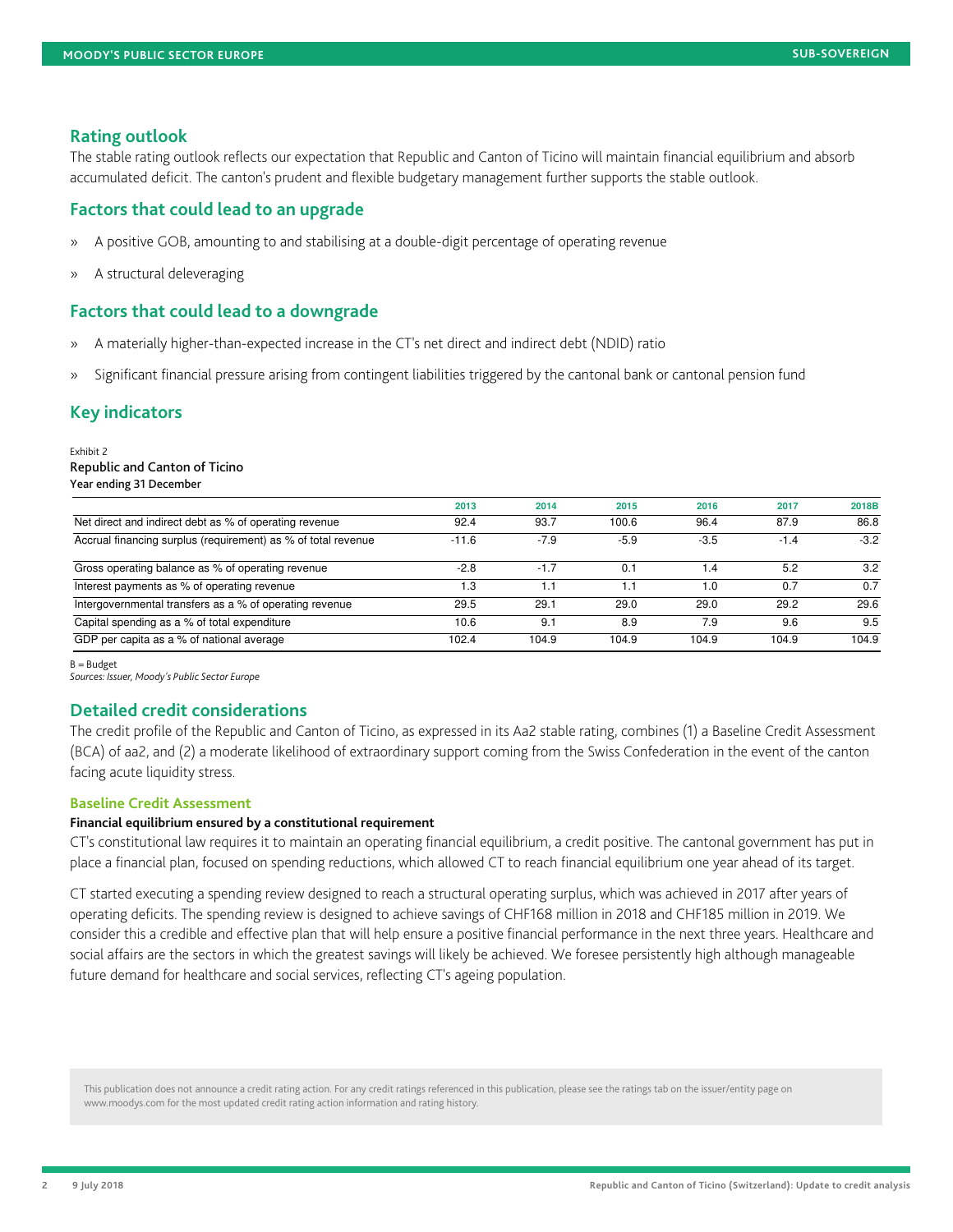#### **A very high degree of budgetary and financial flexibility**

CT's very low tax rates give it a significant financial buffer. The canton, like its peers, has unlimited autonomy in setting tax rates and exerts full control over its costs, which gives it a high degree of fiscal flexibility. CT also has good access to capital markets, including the short-term money market.

Tax receipts account for 63% of the canton's revenue, followed by intergovernmental transfers (29%) and other revenue (8%). Under the Swiss fiscal system, the federal government, the cantons and the municipalities all levy separate personal income taxes and corporate taxes. CT has complete freedom to set the rate for cantonal personal income tax and corporate tax, which account for the highest proportion of total tax payments.

General purpose grants account for 56.7% of CT's intergovernmental transfers. CT also benefits from a robust inter-cantonal revenue equalisation system, which ensures a stable annual GOB. Budgetary flexibility is more limited on the expenditure side owing to costs associated with the canton's ageing population.

#### **A strong and diversified economy**

CT is a medium-sized canton with a population of about 350,000 and a relatively diversified service-based economy. Per capita GDP is slightly above the national average (104.9% as per the last reported figure in 2016), but significantly above the EU28 average (220%). The unemployment rate was 6% in 2017, lower than the Swiss average of 4.8%. Located in the southern part of Switzerland, CT shares a border with [Region of Lombardy \(Italy\) \(Baa1 RUR\),](https://www.moodys.com/credit-ratings/Lombardy-Region-of-credit-rating-600049243) the wealthiest region of Italy. CT's workforce includes about 64,000 skilled crossborder workers, a number that has increased over the last years. Cantonal GDP is mainly driven by the service industry (71%), followed by manufacturing (27%). Trade, banking and real estate account for the bulk of CT's economic activity, even if banking industry growth has slowed since the financial crisis. More than 70% of CT's workforce is employed in the service industry, where trade, banking and tourism are the dominant sectors. The districts of the [City of Lugano](https://www.moodys.com/credit-ratings/Lugano-City-of-credit-rating-600017677) (Aa3 stable) and Mendrisio are key international hubs for import and export businesses, a strong source of potential growth. CT has particular strengths in raw material trading and fashion industry logistics, which help attract skilled workers. As a consequence of the economic dynamism, CT's operating revenue increased by 11.9% in 2013-17 even though its tax rates remained unchanged.

#### **Tight GOB, although slowly increasing**

In 2017, for the first time since 2011, CT reported a positive operating balance of 5.2% of operating revenue. This was owing to a 2.7% structural growth in its tax revenue and some one-off items like extraordinary dividends from the National Swiss Bank of CHF49 million compared with a regular annual dividend of CHF28 million.

In 2017, the canton reported an annual operating surplus of CHF80.4 million (gross of depreciation) compared with deficits of CHF47 million in 2016 and CHF90 million in 2015. We expect CT to record a smaller surplus of CHF7 million in 2018. The mandatory equilibrium requirement in the cantonal constitution should gradually reduce the cumulated deficit, which stood at CHF495 million in 2017.



#### Exhibit 3 GOB is improving owing to revenue growth

Sources: Issuer, Moody's Public Sector Europe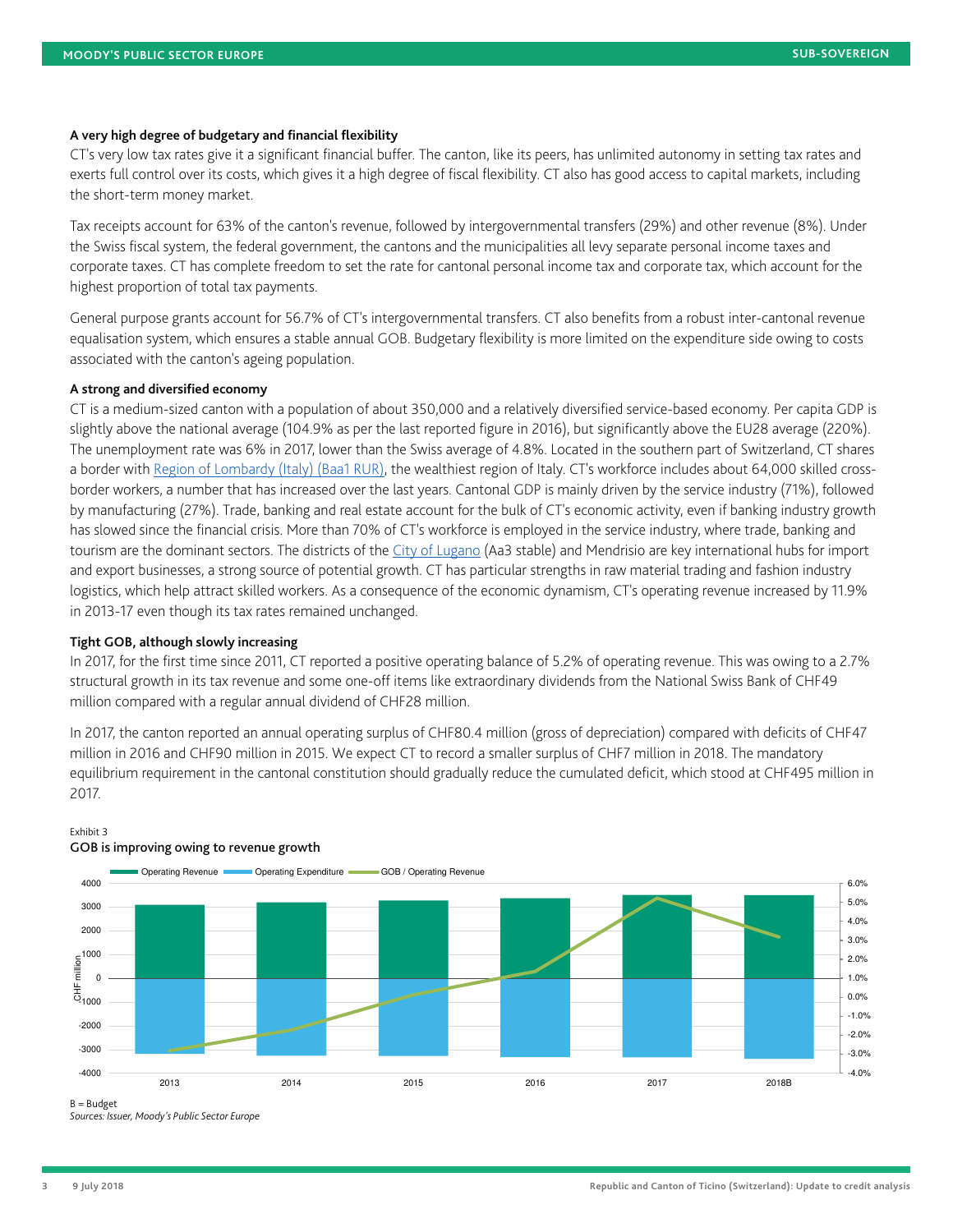The canton's operating performance has been tight in the last five years, as indicated by a GOB ranging between +5.2% of operating revenue in 2017 and -2.8% in 2013. We expect the ratio to stabilise within 3%-6% owing to the canton's spending review and commitment towards maintaining a financial equilibrium.

#### **High debt levels are expected to stabilise**

In 2017, CT's NDID amounted to CHF3.1 billion, or 87.9% of realised operating revenue, which is higher than that of national and international peers. The NDID has declined from its peak of 100.6% in 2015, reflecting the manageable refinancing need.

This level of debt is manageable, considering current low interest rates and the canton's significant financial flexibility. We expect the NDID as a percentage of operating revenue to stabilise to 87% in 2018 and potentially decline to 80% from 2019 if CT continues to reduce its cumulated deficit. In 2018, CT issued CHF100 million in bullet bonds with 0.25% coupon due 2028 with a record negative spread. As of year-end 2017, long-term debt accounted for 66% of CT's NDID, followed by short-term (19%) and indirect debt (15%). In 2017, the indirect debt consisted of a financial liability of about CHF425 million, with a fixed amortising schedule aimed at funding up to 85% of the canton's pension obligations by 2051. Its pension liabilities are currently 66% funded.

#### **Efficient treasury management exploits a favourable interest rate environment**

CT takes a proactive approach to treasury and debt management. Treasury budgets are carefully planned in advance through the fiscal year. As of 2017, CT had access to CHF3.4 billion of uncommitted credit lines with 29 banks and supranational organisations. The credit lines are renewable and have a maturity of between one week and 12 months. As of year-end 2017, the canton had used CHF580 million of short-term debt. We expect CT to convert a part of its short-term debt into long-term debt in 2018 to 15% of NDID from 19% in 2017. This is due to an active treasury management strategy aimed at keeping low interest rates.

Cash on hand stood at an adequate 12.8% of operating revenue in 2017, which was in line with that of peers. However, we do not consider the cash position as a challenge owing to easy borrowing fostered by Switzerland's current negative interest rates.

Treasury and debt are managed by CT's Department of Finance and Economy, which is responsible for (1) short- and long-term funding, and (2) treasury management and short-term financial investments. The Department of Finance and Economy can lend besides other public entities, such as companies in which CT has stakes, only to counterparties that have a minimum rating of A3 and are regulated by FINMA, the Swiss financial supervisor.

#### **Guarantees issued to Banca Stato**

CT owns 100% of Banca Stato and provides a full deficiency guarantee on the bank's deposits (2.6x cantonal revenue). However, the potential threat posed by Banca Stato is moderate owing to its low-risk business profile, and the canton is further protected by its good access to the capital markets. Banca Stato is adequately capitalised with a Tier 1 ratio of 15.8% in 2017, in line with that of national peers.

Banca Stato is an autonomous institution under public law which aims to promote CT's economic development through mortgage lending and asset management. The bank is headquartered in Bellinzona and has 460 employees in four branches and 14 agencies. Its activities cover all the operations of a universal bank. About 70% of Banca Stato's revenue is generated through lending. Although the bank's risk appetite is low, we see some risk from M&A activity. Should the balance sheet of the bank expand, the value of cantonal guarantees will grow proportionally, a credit negative.

#### **Extraordinary support considerations**

We consider Canton Ticino to have a moderate likelihood of extraordinary support from the Swiss Confederation, reflecting our assessment of the risk to the Swiss Confederation's reputation if Canton Ticino were to default. This reflects Swiss cantons' ample autonomy, and the strongly decentralised relationship between the cantons and the Swiss Confederation.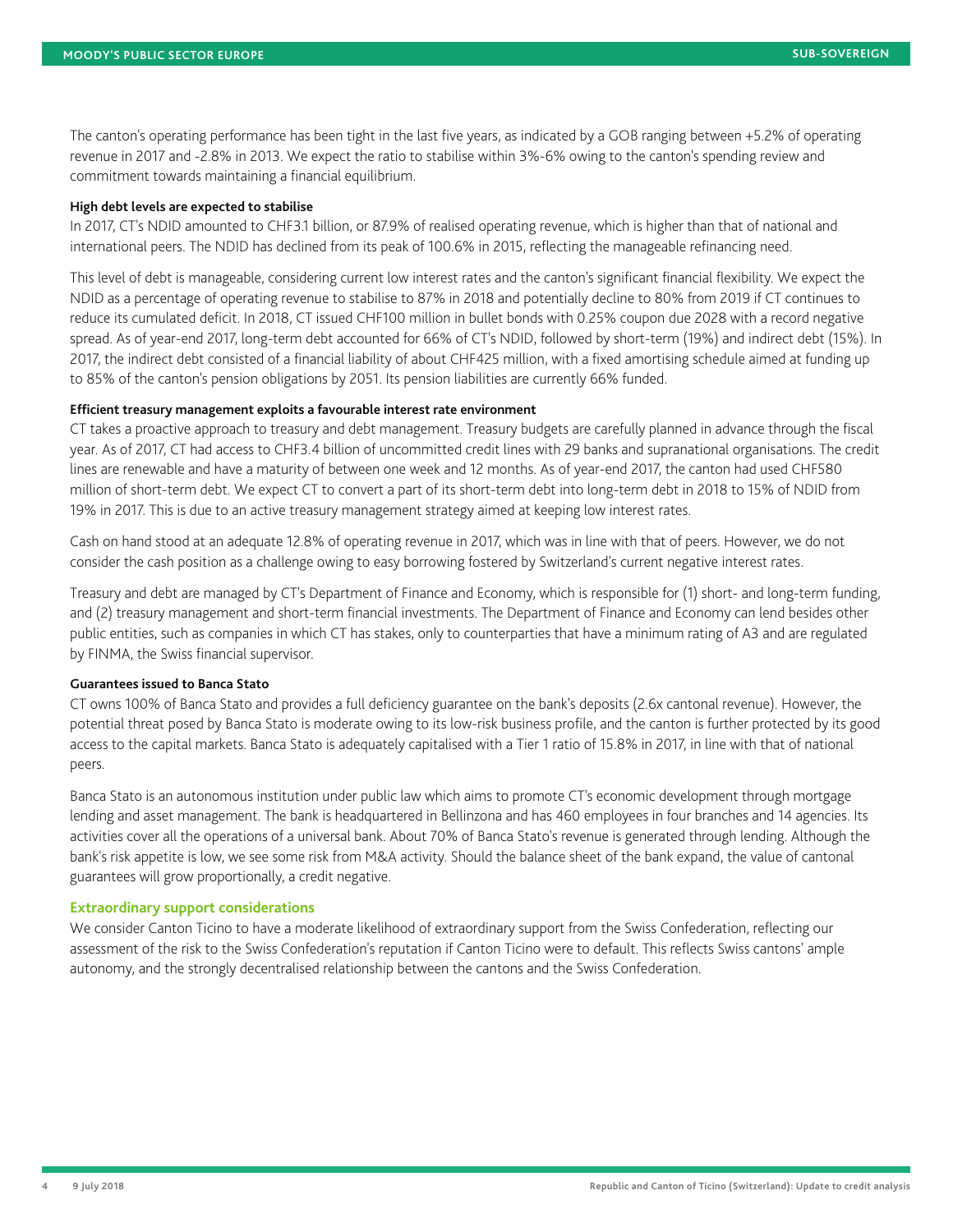#### **Rating methodology and scorecard factors**

The assigned BCA of aa2 is close to the scorecard-indicated BCA of aa1. The one-notch differential reflects a number of factors that the scorecard does not capture. These include the potential pressure that might arise from the canton's contingent liabilities such as Banca Stato and its unfunded pension liability (260%-270% of operating revenue).

The matrix-generated BCA of aa1 reflects (1) an Idiosyncratic Risk score of 2 (presented below) on a 1-9 scale, where 1 is the strongest relative credit quality and 9 the weakest; and (2) a Systemic Risk score of Aaa, as reflected in the sovereign bond rating (Aaa stable).

For details about our rating approach, please refer to [Rating Methodology: Regional and Local Governments,](https://www.moodys.com/researchdocumentcontentpage.aspx?docid=PBC_1091595) published on 16 January 2018.

#### Exhibit 4

Republic and Canton of Ticino [Regional and local governments](https://www.moodys.com/researchdocumentcontentpage.aspx?docid=PBC_1091595)

|                                                         |              |        | Sub-factor |                         | <b>Factor</b> |                 |
|---------------------------------------------------------|--------------|--------|------------|-------------------------|---------------|-----------------|
| <b>Baseline Credit Assessment</b>                       | <b>Score</b> | Value  | Weighting  | <b>Sub-factor Total</b> | Weighting     | <b>Total</b>    |
| Scorecard                                               |              |        |            |                         |               |                 |
| <b>Factor 1: Economic Fundamentals</b>                  |              |        |            |                         |               |                 |
| Economic strength                                       | 5            | 104.86 | 70%        | 3.80                    | 20%           | 0.76            |
| Economic volatility                                     |              |        | 30%        |                         |               |                 |
| <b>Factor 2: Institutional Framework</b>                |              |        |            |                         |               |                 |
| Legislative background                                  |              |        | 50%        | 1.00                    | 20%           | 0.20            |
| Financial flexibility                                   |              |        | 50%        |                         |               |                 |
| <b>Factor 3: Financial Performance and Debt Profile</b> |              |        |            |                         |               |                 |
| Gross operating balance / operating revenue (%)         | 5            | 3.39   | 12.5%      | 3.00                    | 30%           | 0.90            |
| Interest payments / operating revenue (%)               |              | 0.82   | 12.5%      |                         |               |                 |
| Liquidity                                               |              |        | 25%        |                         |               |                 |
| Net direct and indirect debt / operating revenue (%)    | 5            | 87.86  | 25%        |                         |               |                 |
| Short-term direct debt / total direct debt (%)          | 3            | 17.08  | 25%        |                         |               |                 |
| Factor 4: Governance and Management - MAX               |              |        |            |                         |               |                 |
| Risk controls and financial management                  |              |        |            | 1.00                    | 30%           | 0.30            |
| Investment and debt management                          |              |        |            |                         |               |                 |
| Transparency and disclosure                             |              |        |            |                         |               |                 |
| <b>Idiosyncratic Risk Assessment</b>                    |              |        |            |                         |               | 2.16(2)         |
| <b>Systemic Risk Assessment</b>                         |              |        |            |                         |               | Aa <sub>2</sub> |
| <b>Suggested BCA</b>                                    |              |        |            |                         |               | aa1             |
|                                                         |              |        |            |                         |               |                 |

Sources: Issuer, Moody's Public Sector Europe

### <span id="page-4-0"></span>**Ratings**

| Exhibit 5                         |                       |
|-----------------------------------|-----------------------|
| Category                          | <b>Moody's Rating</b> |
| TICINO, REPUBLIC AND CANTON OF    |                       |
| Outlook                           | Stable                |
| <b>Issuer Rating</b>              | Aa2                   |
| Senior Unsecured -Dom Curr        | Aa $\overline{2}$     |
| Course, Moodu's Investors Convice |                       |

Source: Moody's Investors Service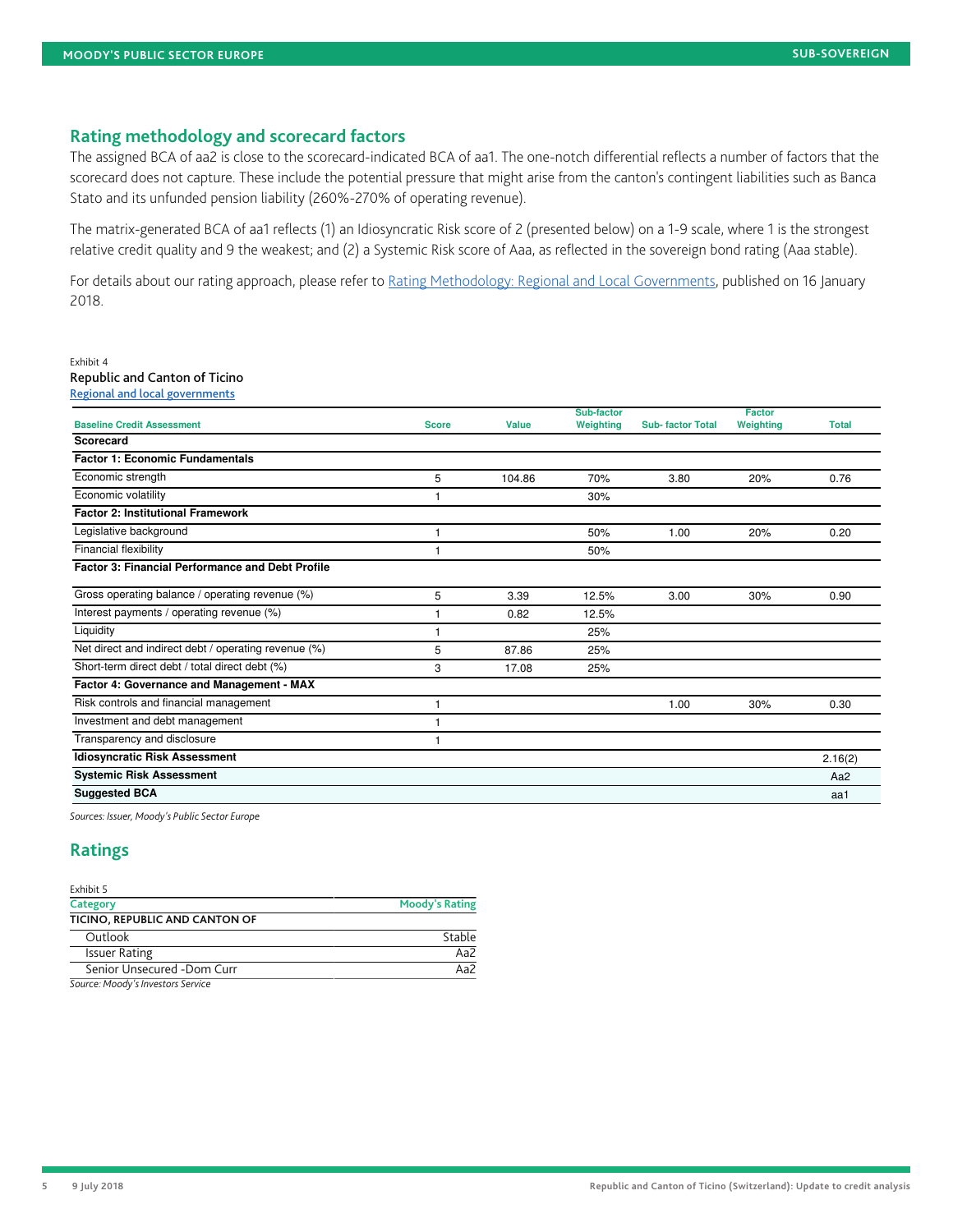Moody's Public Sector Europe is the trading name of Moody's Investors Service EMEA Limited, a company incorporated in England with registered number 8922701 that operates as part of the Moody's Investors Service division of the Moody's group of companies.

© 2018 Moody's Corporation, Moody's Investors Service, Inc., Moody's Analytics, Inc. and/or their licensors and affiliates (collectively, "MOODY'S"). All rights reserved. CREDIT RATINGS ISSUED BY MOODY'S INVESTORS SERVICE, INC. AND ITS RATINGS AFFILIATES ("MIS") ARE MOODY'S CURRENT OPINIONS OF THE RELATIVE FUTURE CREDIT RISK OF ENTITIES, CREDIT COMMITMENTS, OR DEBT OR DEBT-LIKE SECURITIES, AND MOODY'S PUBLICATIONS MAY INCLUDE MOODY'S CURRENT OPINIONS OF THE RELATIVE FUTURE CREDIT RISK OF ENTITIES, CREDIT COMMITMENTS, OR DEBT OR DEBT-LIKE SECURITIES. MOODY'S DEFINES CREDIT RISK AS THE RISK THAT AN ENTITY MAY NOT MEET ITS CONTRACTUAL, FINANCIAL OBLIGATIONS AS THEY COME DUE AND ANY ESTIMATED FINANCIAL LOSS IN THE EVENT OF DEFAULT. CREDIT RATINGS DO NOT ADDRESS ANY OTHER RISK, INCLUDING BUT NOT LIMITED TO: LIQUIDITY RISK, MARKET VALUE RISK, OR PRICE VOLATILITY. CREDIT RATINGS AND MOODY'S OPINIONS INCLUDED IN MOODY'S PUBLICATIONS ARE NOT STATEMENTS OF CURRENT OR HISTORICAL FACT. MOODY'S PUBLICATIONS MAY ALSO INCLUDE QUANTITATIVE MODEL-BASED ESTIMATES OF CREDIT RISK AND RELATED OPINIONS OR COMMENTARY PUBLISHED BY MOODY'S ANALYTICS, INC. CREDIT RATINGS AND MOODY'S PUBLICATIONS DO NOT CONSTITUTE OR PROVIDE INVESTMENT OR FINANCIAL ADVICE, AND CREDIT RATINGS AND MOODY'S PUBLICATIONS ARE NOT AND DO NOT PROVIDE RECOMMENDATIONS TO PURCHASE, SELL, OR HOLD PARTICULAR SECURITIES. NEITHER CREDIT RATINGS NOR MOODY'S PUBLICATIONS COMMENT ON THE SUITABILITY OF AN INVESTMENT FOR ANY PARTICULAR INVESTOR. MOODY'S ISSUES ITS CREDIT RATINGS AND PUBLISHES MOODY'S PUBLICATIONS WITH THE EXPECTATION AND UNDERSTANDING THAT EACH INVESTOR WILL, WITH DUE CARE, MAKE ITS OWN STUDY AND EVALUATION OF EACH SECURITY THAT IS UNDER CONSIDERATION FOR PURCHASE, HOLDING, OR SALE.

MOODY'S CREDIT RATINGS AND MOODY'S PUBLICATIONS ARE NOT INTENDED FOR USE BY RETAIL INVESTORS AND IT WOULD BE RECKLESS AND INAPPROPRIATE FOR RETAIL INVESTORS TO USE MOODY'S CREDIT RATINGS OR MOODY'S PUBLICATIONS WHEN MAKING AN INVESTMENT DECISION. IF IN DOUBT YOU SHOULD CONTACT YOUR FINANCIAL OR OTHER PROFESSIONAL ADVISER. ALL INFORMATION CONTAINED HEREIN IS PROTECTED BY LAW, INCLUDING BUT NOT LIMITED TO, COPYRIGHT LAW, AND NONE OF SUCH INFORMATION MAY BE COPIED OR OTHERWISE REPRODUCED, REPACKAGED, FURTHER TRANSMITTED, TRANSFERRED, DISSEMINATED, REDISTRIBUTED OR RESOLD, OR STORED FOR SUBSEQUENT USE FOR ANY SUCH PURPOSE, IN WHOLE OR IN PART, IN ANY FORM OR MANNER OR BY ANY MEANS WHATSOEVER, BY ANY PERSON WITHOUT MOODY'S PRIOR WRITTEN CONSENT.

CREDIT RATINGS AND MOODY'S PUBLICATIONS ARE NOT INTENDED FOR USE BY ANY PERSON AS A BENCHMARK AS THAT TERM IS DEFINED FOR REGULATORY PURPOSES AND MUST NOT BE USED IN ANY WAY THAT COULD RESULT IN THEM BEING CONSIDERED A BENCHMARK.

All information contained herein is obtained by MOODY'S from sources believed by it to be accurate and reliable. Because of the possibility of human or mechanical error as well as other factors, however, all information contained herein is provided "AS IS" without warranty of any kind. MOODY'S adopts all necessary measures so that the information it uses in assigning a credit rating is of sufficient quality and from sources MOODY'S considers to be reliable including, when appropriate, independent third-party sources. However, MOODY'S is not an auditor and cannot in every instance independently verify or validate information received in the rating process or in preparing the Moody's publications.

To the extent permitted by law, MOODY'S and its directors, officers, employees, agents, representatives, licensors and suppliers disclaim liability to any person or entity for any indirect, special, consequential, or incidental losses or damages whatsoever arising from or in connection with the information contained herein or the use of or inability to use any such information, even if MOODY'S or any of its directors, officers, employees, agents, representatives, licensors or suppliers is advised in advance of the possibility of such losses or damages, including but not limited to: (a) any loss of present or prospective profits or (b) any loss or damage arising where the relevant financial instrument is not the subject of a particular credit rating assigned by MOODY'S.

To the extent permitted by law, MOODY'S and its directors, officers, employees, agents, representatives, licensors and suppliers disclaim liability for any direct or compensatory losses or damages caused to any person or entity, including but not limited to by any negligence (but excluding fraud, willful misconduct or any other type of liability that, for the avoidance of doubt, by law cannot be excluded) on the part of, or any contingency within or beyond the control of, MOODY'S or any of its directors, officers, employees, agents, representatives, licensors or suppliers, arising from or in connection with the information contained herein or the use of or inability to use any such information.

NO WARRANTY, EXPRESS OR IMPLIED, AS TO THE ACCURACY, TIMELINESS, COMPLETENESS, MERCHANTABILITY OR FITNESS FOR ANY PARTICULAR PURPOSE OF ANY SUCH RATING OR OTHER OPINION OR INFORMATION IS GIVEN OR MADE BY MOODY'S IN ANY FORM OR MANNER WHATSOEVER.

Moody's Investors Service, Inc., a wholly-owned credit rating agency subsidiary of Moody's Corporation ("MCO"), hereby discloses that most issuers of debt securities (including corporate and municipal bonds, debentures, notes and commercial paper) and preferred stock rated by Moody's Investors Service, Inc. have, prior to assignment of any rating, agreed to pay to Moody's Investors Service, Inc. for appraisal and rating services rendered by it fees ranging from \$1,500 to approximately \$2,500,000. MCO and MIS also maintain policies and procedures to address the independence of MIS's ratings and rating processes. Information regarding certain affiliations that may exist between directors of MCO and rated entities, and between entities who hold ratings from MIS and have also publicly reported to the SEC an ownership interest in MCO of more than 5%, is posted annually at [www.moodys.com](http://www.moodys.com) under the heading "Investor Relations — Corporate Governance — Director and Shareholder Affiliation Policy."

Additional terms for Australia only: Any publication into Australia of this document is pursuant to the Australian Financial Services License of MOODY'S affiliate, Moody's Investors Service Pty Limited ABN 61 003 399 657AFSL 336969 and/or Moody's Analytics Australia Pty Ltd ABN 94 105 136 972 AFSL 383569 (as applicable). This document is intended to be provided only to "wholesale clients" within the meaning of section 761G of the Corporations Act 2001. By continuing to access this document from within Australia, you represent to MOODY'S that you are, or are accessing the document as a representative of, a "wholesale client" and that neither you nor the entity you represent will directly or indirectly disseminate this document or its contents to "retail clients" within the meaning of section 761G of the Corporations Act 2001. MOODY'S credit rating is an opinion as to the creditworthiness of a debt obligation of the issuer, not on the equity securities of the issuer or any form of security that is available to retail investors. It would be reckless and inappropriate for retail investors to use MOODY'S credit ratings or publications when making an investment decision. If in doubt you should contact your financial or other professional adviser.

Additional terms for Japan only: Moody's Japan K.K. ("MJKK") is a wholly-owned credit rating agency subsidiary of Moody's Group Japan G.K., which is wholly-owned by Moody's Overseas Holdings Inc., a wholly-owned subsidiary of MCO. Moody's SF Japan K.K. ("MSFJ") is a wholly-owned credit rating agency subsidiary of MJKK. MSFJ is not a Nationally Recognized Statistical Rating Organization ("NRSRO"). Therefore, credit ratings assigned by MSFJ are Non-NRSRO Credit Ratings. Non-NRSRO Credit Ratings are assigned by an entity that is not a NRSRO and, consequently, the rated obligation will not qualify for certain types of treatment under U.S. laws. MJKK and MSFJ are credit rating agencies registered with the Japan Financial Services Agency and their registration numbers are FSA Commissioner (Ratings) No. 2 and 3 respectively.

MJKK or MSFJ (as applicable) hereby disclose that most issuers of debt securities (including corporate and municipal bonds, debentures, notes and commercial paper) and preferred stock rated by MJKK or MSFJ (as applicable) have, prior to assignment of any rating, agreed to pay to MJKK or MSFJ (as applicable) for appraisal and rating services rendered by it fees ranging from JPY200,000 to approximately JPY350,000,000.

MJKK and MSFJ also maintain policies and procedures to address Japanese regulatory requirements.

REPORT NUMBER **1130965**